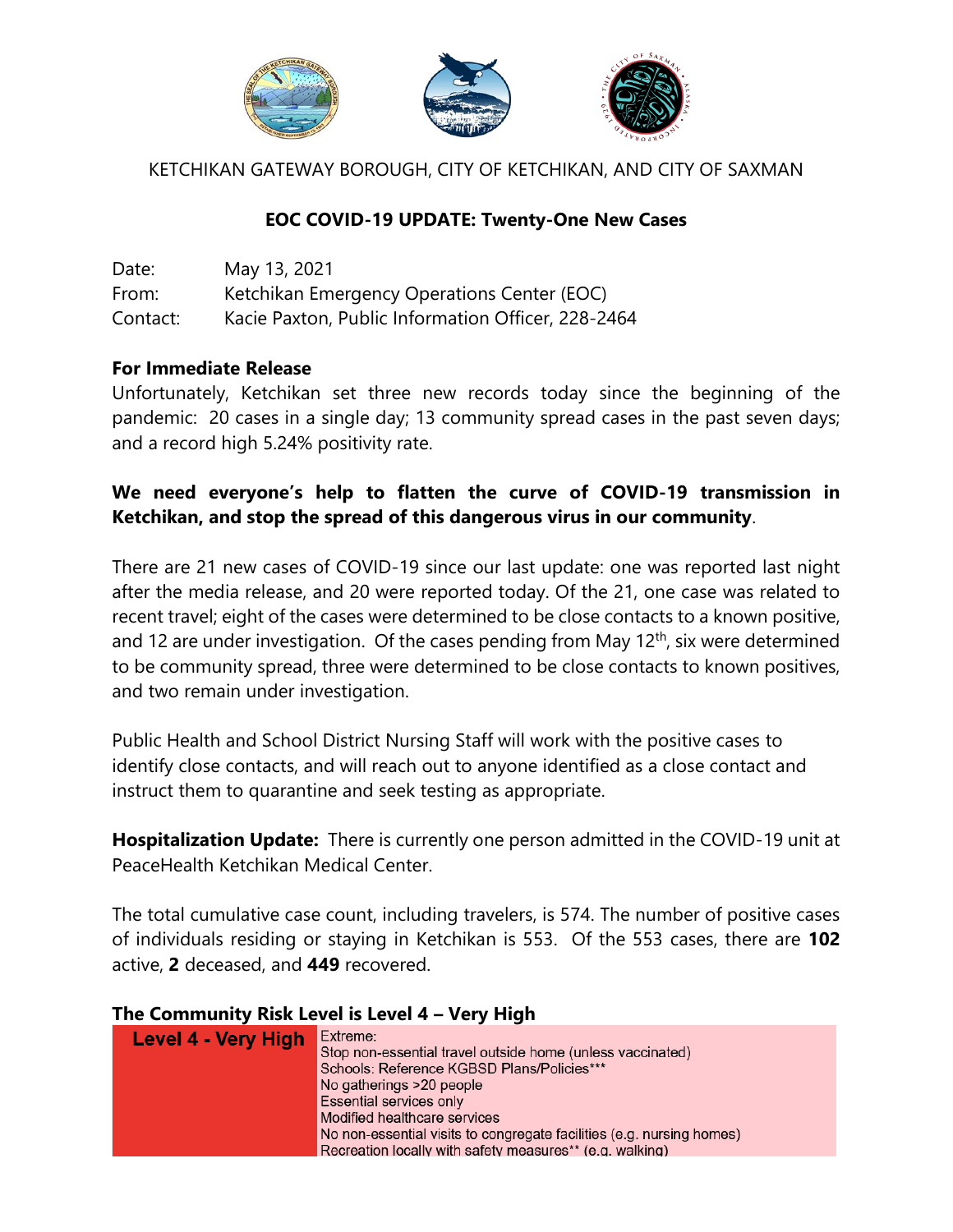Page 2

## **CDC Updates Guidelines for Fully Vaccinated Individuals**

Today the CDC updated its recommendations for fully vaccinated individuals. The EOC will be evaluating and updating our recommendations soon, but we are currently focusing our effort on containing the current outbreak in Ketchikan.

**We are seeing a consistently elevated number of new positive cases on a daily basis, and this is concerning.** The high number of cases, along with the continued increase of community spread of the virus, places additional demands on our Public Health Department.

**We continue to encourage our community to make risk-based decisions** based on the best guidance and information available, including CDC guidance. Organizations should develop operating plans with mitigation factors based on their business requirements, the community's risk level, and the vaccination status of the population being served by the organization.

As more individuals in the community are vaccinated, the overall health of the community improves. Each organization, business, and government entity may implement additional guidelines or more stringent requirements as needed in order to continue serving all members of the community.

# **For unvaccinated individuals and those at highest risk of negative outcomes, the EOC recommends the following mitigation measures to keep our families and neighbors safe:**

- If you have even minor symptoms, stay home!
- Travel outside the home only for essential purposes.
- Refrain from gathering in large groups, especially with multiple households.
- Avoid in-person visits with people in congregate settings; instead, keep in touch by phone or video chat.
- When you do go out, wear a mask over your nose and mouth, keep a 6-foot distance from others, and wash or sanitize your hands frequently.

# **Kayhi Vaccination Clinic for ages 12 and Up**

With the FDA authorization and CDC approval of the Pfizer COVID-19 vaccine for children



ages 12-15, there will be a free Pfizer vaccine clinic for anyone age 12 and older on Saturday, May 15th and Sunday, May 16th at Kayhi from 10am-2pm.

To reserve your appointment time:

Go to

[https://www.covidsecureapp.com/capstonevax.html](https://us-east-2.protection.sophos.com/?d=covidsecureapp.com&u=aHR0cHM6Ly93d3cuY292aWRzZWN1cmVhcHAuY29tL2NhcHN0b25ldmF4Lmh0bWw=&i=NWNlNTg2MzlhZTUzOWIxNGFlY2Q4NWFh&t=UENUbWxwWEQ0TzVHV044K1YydmYyQXpZd0JKNnJUNWlRaVV2SjhGUDYrVT0=&h=ef44c8e5132f41ff951caa75aa944336)

 Scroll to "Ketchikan High School" and select your preferred date.

 If you are a parent of a child seeking vaccination, enter your child's information.